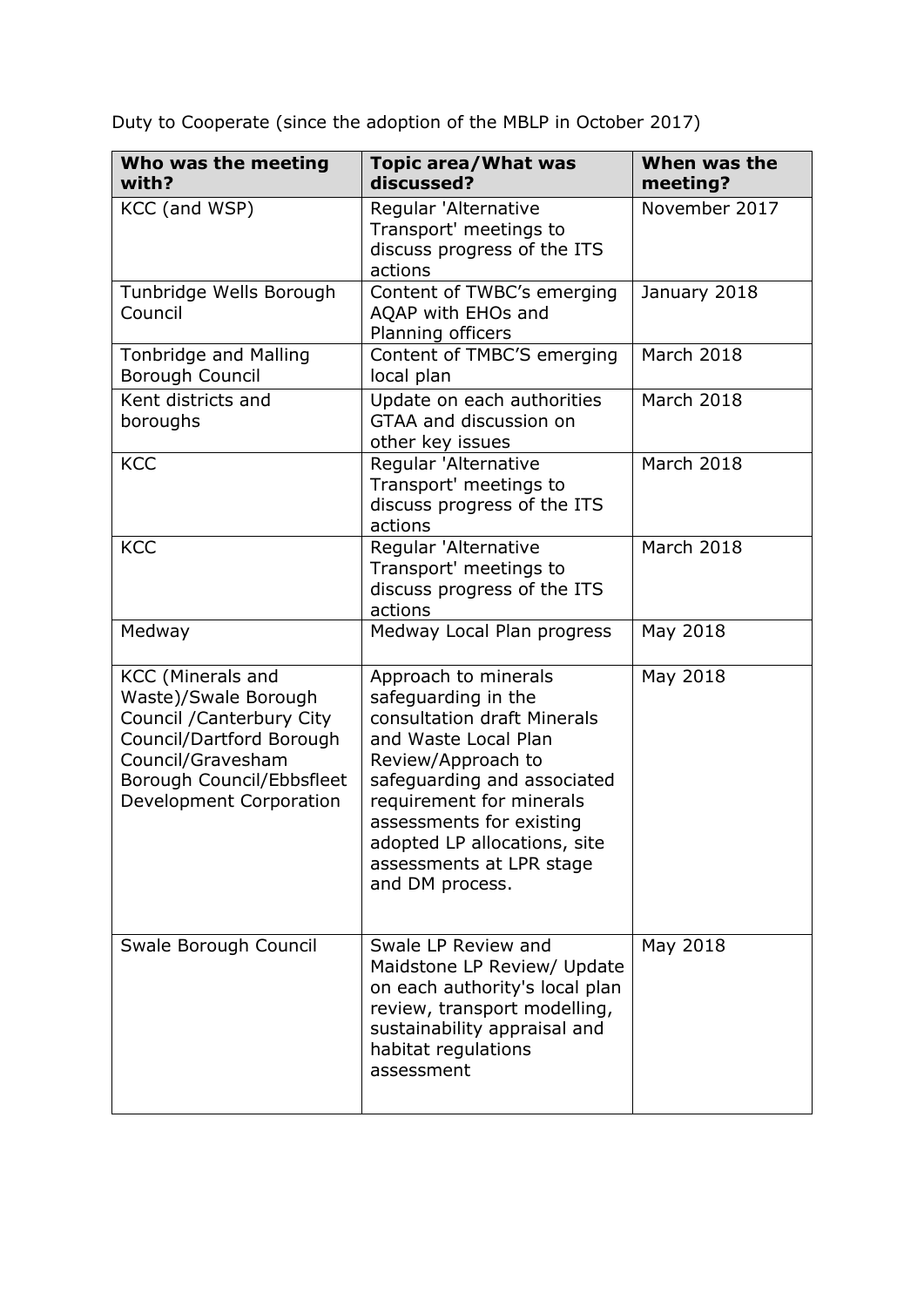| <b>KCC</b>                                                                                                                                | Regular 'Alternative<br>Transport' meetings to<br>discuss progress of the ITS                                                                                                                                                        | May 2018         |
|-------------------------------------------------------------------------------------------------------------------------------------------|--------------------------------------------------------------------------------------------------------------------------------------------------------------------------------------------------------------------------------------|------------------|
|                                                                                                                                           | actions                                                                                                                                                                                                                              |                  |
| Tunbridge Wells Borough<br>Council                                                                                                        | Local Plan updates and cross<br>boundary issues                                                                                                                                                                                      | June 2018        |
| <b>KCC</b>                                                                                                                                | Local Plan Review update;<br>way forward with KCC input<br>into the LPR                                                                                                                                                              | <b>July 2018</b> |
| <b>KCC</b>                                                                                                                                | Maidstone Walking and<br>Cycling Route Audit -<br>prioritising schemes within<br>walking and cycling<br>assessment                                                                                                                   | <b>July 2018</b> |
| <b>KCC</b>                                                                                                                                | Regular 'Alternative<br>Transport' meetings to<br>discuss progress of the ITS<br>actions                                                                                                                                             | <b>July 2018</b> |
| KCC (Highways)                                                                                                                            | Highway capacity and safety.                                                                                                                                                                                                         | September 2018   |
| <b>Tonbridge and Malling</b><br>Borough Council                                                                                           | <b>Tonbridge and Malling</b><br>Regulation 19 plan; progress<br>with MBC's LPR/Key aspects<br>of TMBC plan which have<br>implications for MBC - air<br>quality, transport, HRA;<br>progress and future work<br>schedule with MBC LPR | October 2018     |
| <b>KCC</b>                                                                                                                                | Regular 'Alternative<br>Transport' meetings to<br>discuss progress of the ITS<br>actions - air quality                                                                                                                               | November 2018    |
| <b>KCC</b>                                                                                                                                | Regular 'Alternative<br>Transport' meetings to<br>discuss progress of the ITS<br>actions - health                                                                                                                                    | November 2018    |
| Ashford Borough<br>Council/Medway/Tonbridge<br>and Malling Borough<br>Council/Tunbridge Wells<br>Borough Council/Swale<br>Borough Council | Economic Development<br>Needs evidence - Requesting<br>feedback on proposed<br>methodology for retail and<br>employment                                                                                                              | January 2019     |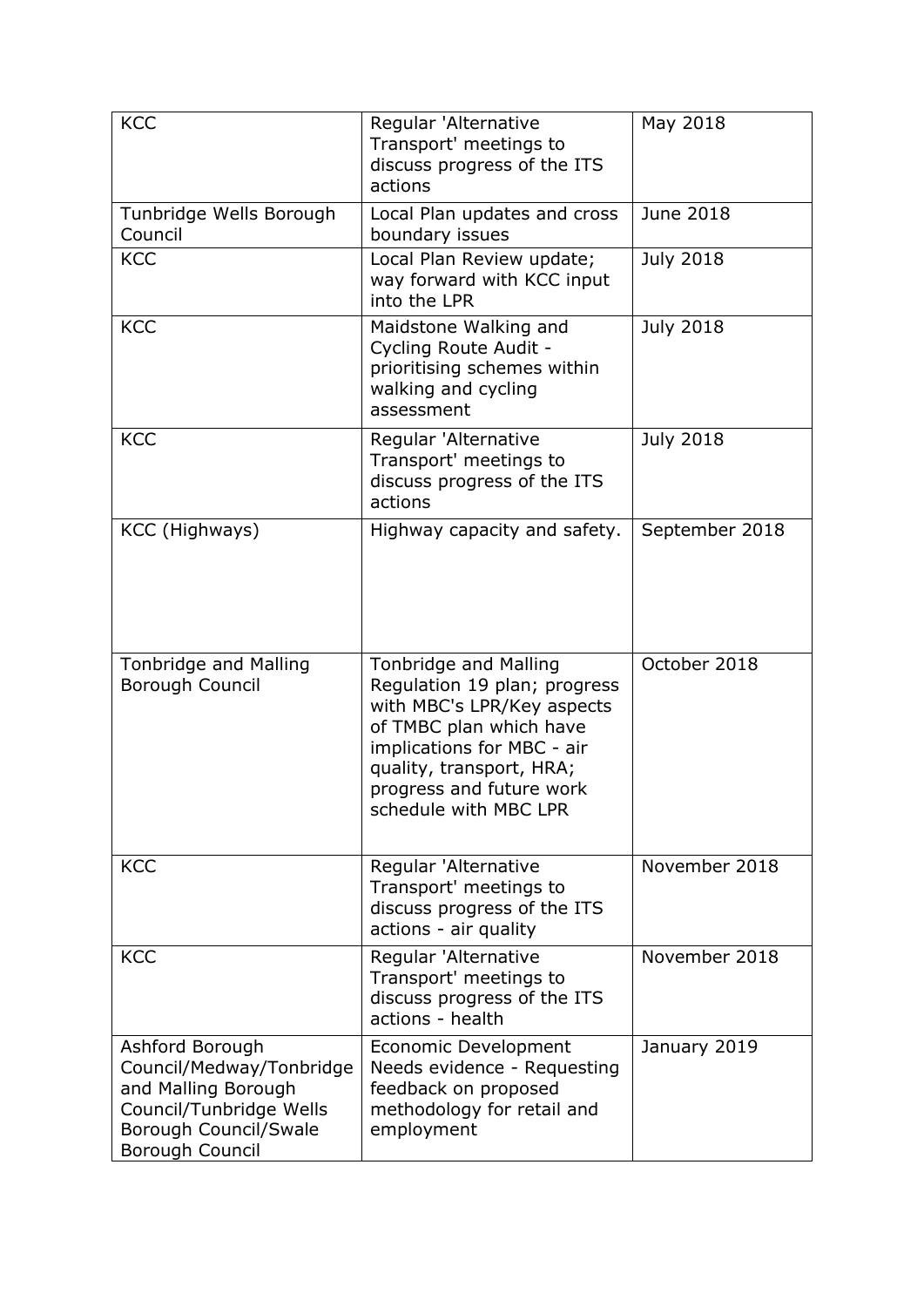| <b>Tonbridge and Malling</b><br>Borough Council and<br>Ashford Borough Council                                                                          | SHMA - whether TMBC and<br>ABC want to collaborate on a<br>joint commission for the<br><b>SHMA</b>       | February 2019     |
|---------------------------------------------------------------------------------------------------------------------------------------------------------|----------------------------------------------------------------------------------------------------------|-------------------|
| KCC (Minerals and Waste)                                                                                                                                | Draft Statement of Common<br>Ground concerning Minerals<br>& Waste safeguarding and<br>site allocation   | <b>March 2019</b> |
| KCC (Minerals and Waste)                                                                                                                                | Draft Statement of Common<br>Ground concerning soft sand<br>demand/supply                                | May 2019          |
| <b>KCC</b>                                                                                                                                              | <b>Integrated Transport</b><br>Strategy actions with a focus<br>on health                                | May 2019          |
| Canterbury City Council                                                                                                                                 | Discussion on retail on leisure<br>and invitation to Duty to<br>Cooperate meeting                        | June 2019         |
| KCC (Minerals and Waste)                                                                                                                                | Draft Statement of Common<br>Ground concerning minerals<br>and waste safeguarding and<br>site allocation | June 2019         |
| Tunbridge Wells Borough<br>Council                                                                                                                      | Tunbridge Wells Local Plan<br>progress - main issue in<br>Paddock Wood                                   | <b>July 2019</b>  |
|                                                                                                                                                         | Maidstone call for sites<br>release in Autumn 2019                                                       |                   |
| Tunbridge Wells Borough<br>Council; Ashford Borough<br>Council; Medway; Swale<br>Borough Council and<br><b>Tonbridge and Malling</b><br>Borough Council | Iceni analysis of Housing<br>Market Area shared with<br>adjoining authorities and<br>invited to feedback | July 2019         |
| Swale Borough Council                                                                                                                                   | Swale's forthcoming Green<br>and Blue Infrastructure and<br>evidence base. Also cross<br>boundary issues | <b>July 2019</b>  |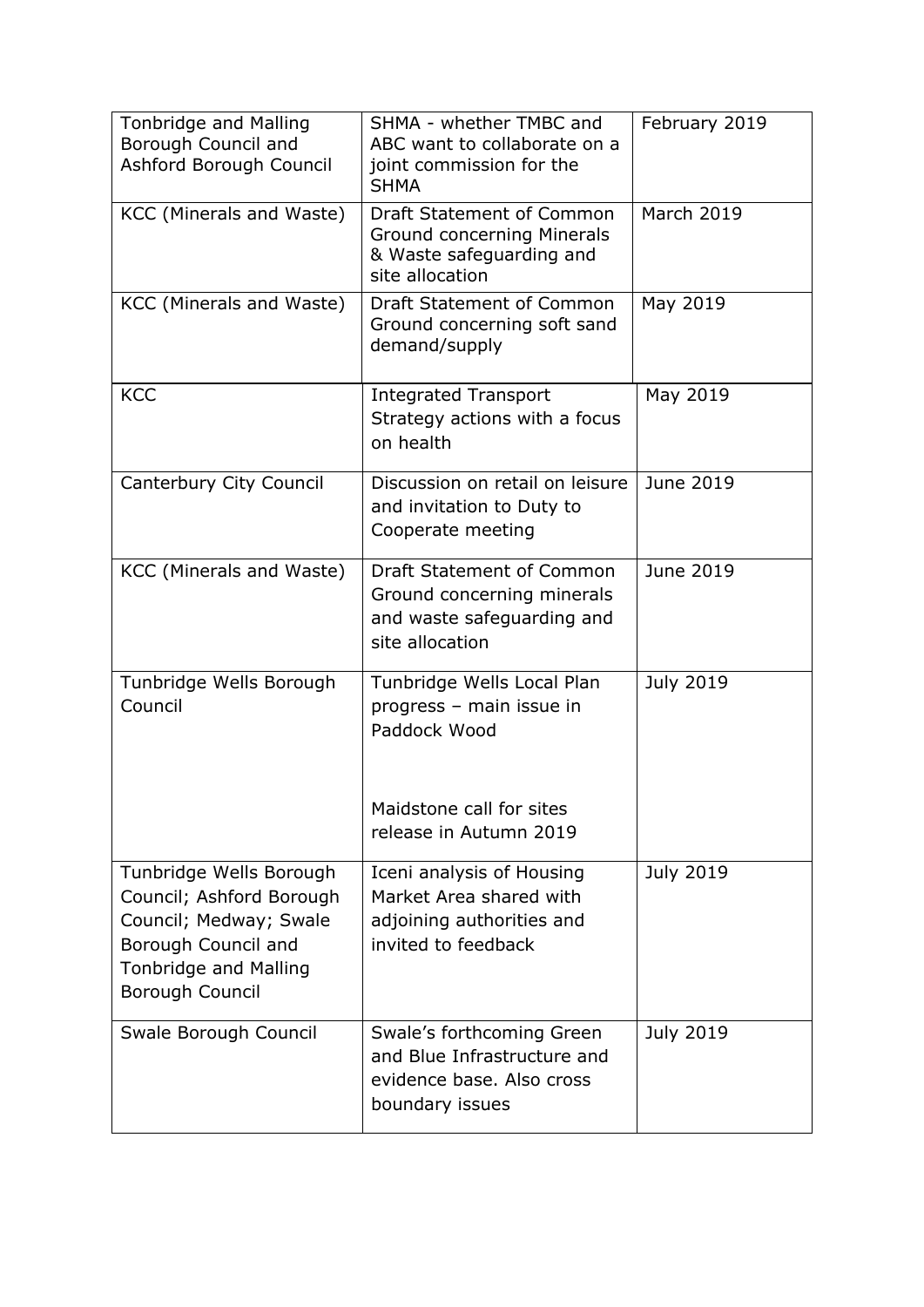| <b>Tonbridge and Malling</b><br><b>Borough Council</b>                  | Update on respective plans                                                                                                                                                                   | <b>July 2019</b> |
|-------------------------------------------------------------------------|----------------------------------------------------------------------------------------------------------------------------------------------------------------------------------------------|------------------|
| Ashford, Medway,<br>Tonbridge and Malling,<br>Tunbridge Wells and Swale | Lichfields analysis of<br><b>Functional Economic Market</b><br>Area shared with adjoining<br>authorities and invited to<br>feedback                                                          | <b>July 2019</b> |
| Ashford Borough Council                                                 | Update on respective plans                                                                                                                                                                   | <b>July 2019</b> |
| Medway                                                                  | Update on respective plans                                                                                                                                                                   | <b>July 2019</b> |
| Swale Borough Council                                                   | Update on respective plans                                                                                                                                                                   | August 2019      |
| Tunbridge Wells Borough<br>Council                                      | Update on respective plans                                                                                                                                                                   | September 2019   |
| <b>KCC</b>                                                              | Update on Local Plan Review<br>(update Regulation 18a and<br>Call for Sites); update on the<br>transport modelling;<br>integrated transport strategy<br>update; Leeds Langley Relief<br>Road | October 2019     |
| Ashford Borough Council                                                 | Update on respective plans                                                                                                                                                                   | November 2019    |
| <b>KCC</b>                                                              | Local Plan Review update<br>(working towards Regulation<br>19b); evidence required for<br>transport modelling                                                                                | January 2020     |
| <b>Highways England</b>                                                 | Local Plan Review and<br>Infrastructure Delivery Plan                                                                                                                                        | February 2020    |
| Swale Borough Council                                                   | Update on respective plans                                                                                                                                                                   | June 2020        |
| <b>Kent Downs AONB</b>                                                  | Update on the proposed<br><b>Garden Communities</b>                                                                                                                                          | June 2020        |
| Ashford Borough Council                                                 | Update on respective plans                                                                                                                                                                   | June 2020        |
| <b>Medway Council</b>                                                   | Update on respective plans                                                                                                                                                                   | June 2020        |
| Natural England                                                         | HRA scoping response $-$ no<br>issues raised                                                                                                                                                 | <b>July 2020</b> |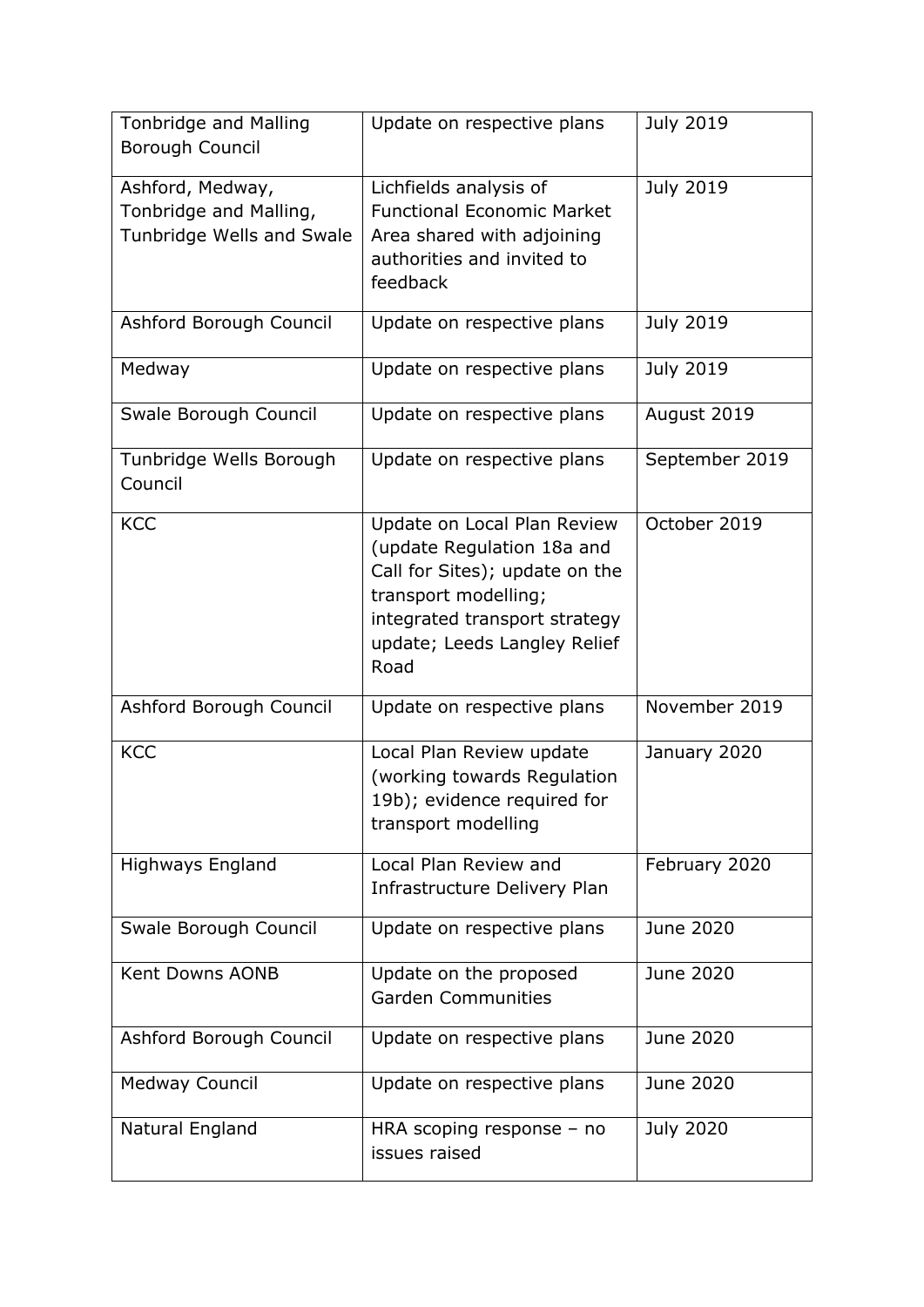| <b>KCC</b>                   | Update on the Local Plan     | <b>July 2020</b> |
|------------------------------|------------------------------|------------------|
|                              | process and specific schemes |                  |
|                              |                              |                  |
| Kent districts and           | Update on each authorities   | <b>July 2020</b> |
| boroughs                     | GTAA and discussion on other |                  |
|                              | key issues                   |                  |
| Tunbridge Wells Borough      | Update on respective plans   | <b>July 2020</b> |
| Council                      |                              |                  |
|                              |                              |                  |
| <b>Medway Council</b>        | Implications of the          | September 2020   |
|                              | government's proposed        |                  |
|                              | changes                      |                  |
| Tunbridge Wells Borough      | Letter from TWBC to MBC      | September 2020   |
| Council                      | regarding housing and        |                  |
|                              | employment land need.        |                  |
|                              |                              |                  |
| Swale Borough Council        | Implications of the          | October 2020     |
|                              | government's proposed        |                  |
|                              | changes                      |                  |
|                              |                              |                  |
| <b>Tonbridge and Malling</b> | Update on respective plans   | October 2020     |
| Borough Council              |                              |                  |
| <b>Medway Council</b>        | MMB local plan review        | November 2020    |
|                              | update; housing and          |                  |
|                              | employment need.; standard   |                  |
|                              | methodology revision;        |                  |
|                              | highway infrastructure; M2   |                  |
|                              | J4.                          |                  |
|                              |                              |                  |
| <b>KCC</b>                   | Discussion on two garden     | November 2020    |
|                              | communities proposals and    |                  |
|                              | <b>LLRR</b>                  |                  |
| <b>Tonbridge and Malling</b> | TMBC examination outcome;    | November 2020    |
| Borough Council              | MBC local plan review        |                  |
|                              | timetable; Gypsy and         |                  |
|                              | traveller need; garden       |                  |
|                              | settlements; highways        |                  |
|                              | infrastructure; other        |                  |
|                              | infrastructure.              |                  |
|                              |                              |                  |
| Swale Borough Council        | Updates on Local Plans.      | November 2020    |
|                              | Gypsy and traveller. Housing |                  |
|                              | and economic land need.      |                  |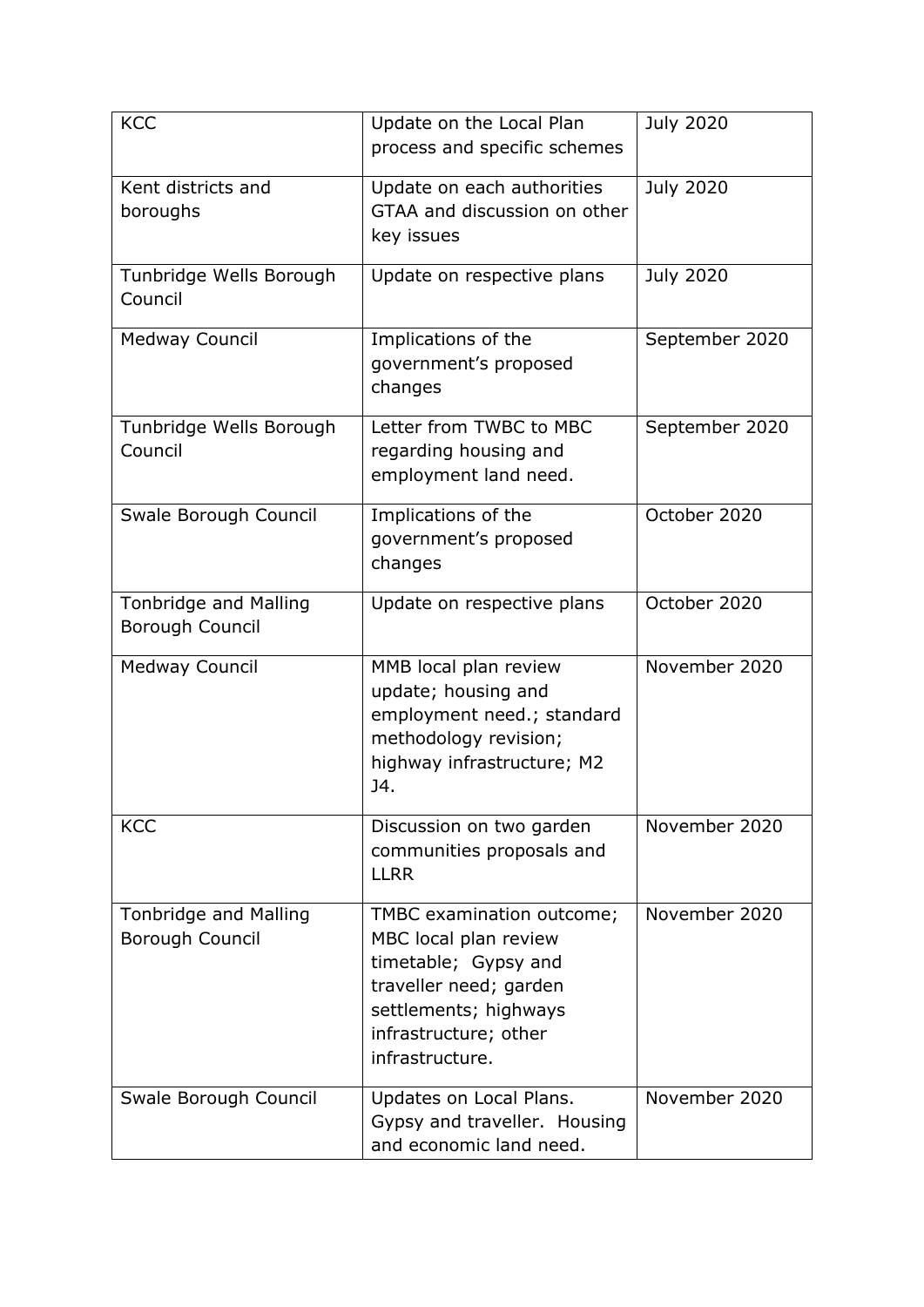|                                     | Future DtC and SoCG<br>arrangements                                                                       |               |
|-------------------------------------|-----------------------------------------------------------------------------------------------------------|---------------|
| Ashford Borough Council             | Update on plans; housing<br>and employment land need;<br>garden settlements;<br>infrastructure; highways. | November 2020 |
| <b>KCC</b>                          | Briefing on the Local Plan<br>Review preferred approaches<br>consultation                                 | November 2020 |
| <b>Medway Council</b>               | Infrastructure, Landscape,<br>Highways, LPR timetable                                                     | December 2020 |
| Openreach & KCC<br><b>Broadband</b> | Communications<br>infrastructure                                                                          | December 2020 |
| <b>Highways England</b>             | Highway infrastructure                                                                                    | December 2020 |
| Homes England                       | Housing growth                                                                                            | December 2020 |
| Nu-Venture                          | Infrastructure - Transport                                                                                | December 2020 |
| Kent & Medway NHS CCG               | Infrastructure - Health                                                                                   | December 2020 |
| Kent Downs AONB Unit                | Landscape & Environment                                                                                   | December 2020 |
| Southern Gas Network                | Infrastructure - Gas                                                                                      | December 2020 |
| Tunbridge Wells Borough<br>Council  | Local Plan updates; meeting<br>needs; infrastructure                                                      | December 2020 |
| Historic England                    | Heritage                                                                                                  | December 2020 |
| Natural England                     | Environment                                                                                               | December 2020 |
| South East Water                    | Infrastructure - Water                                                                                    | December 2020 |
| Maidstone Cycle Campaign<br>Forum   | Infrastructure - Transport                                                                                | December 2020 |
| <b>UKPN</b>                         | Infrastructure - electricity                                                                              | December 2020 |
| Network Rail                        | Infrastructure - Transport                                                                                | December 2020 |
| Southern Water                      | Infrastructure - Wastewater                                                                               | December 2020 |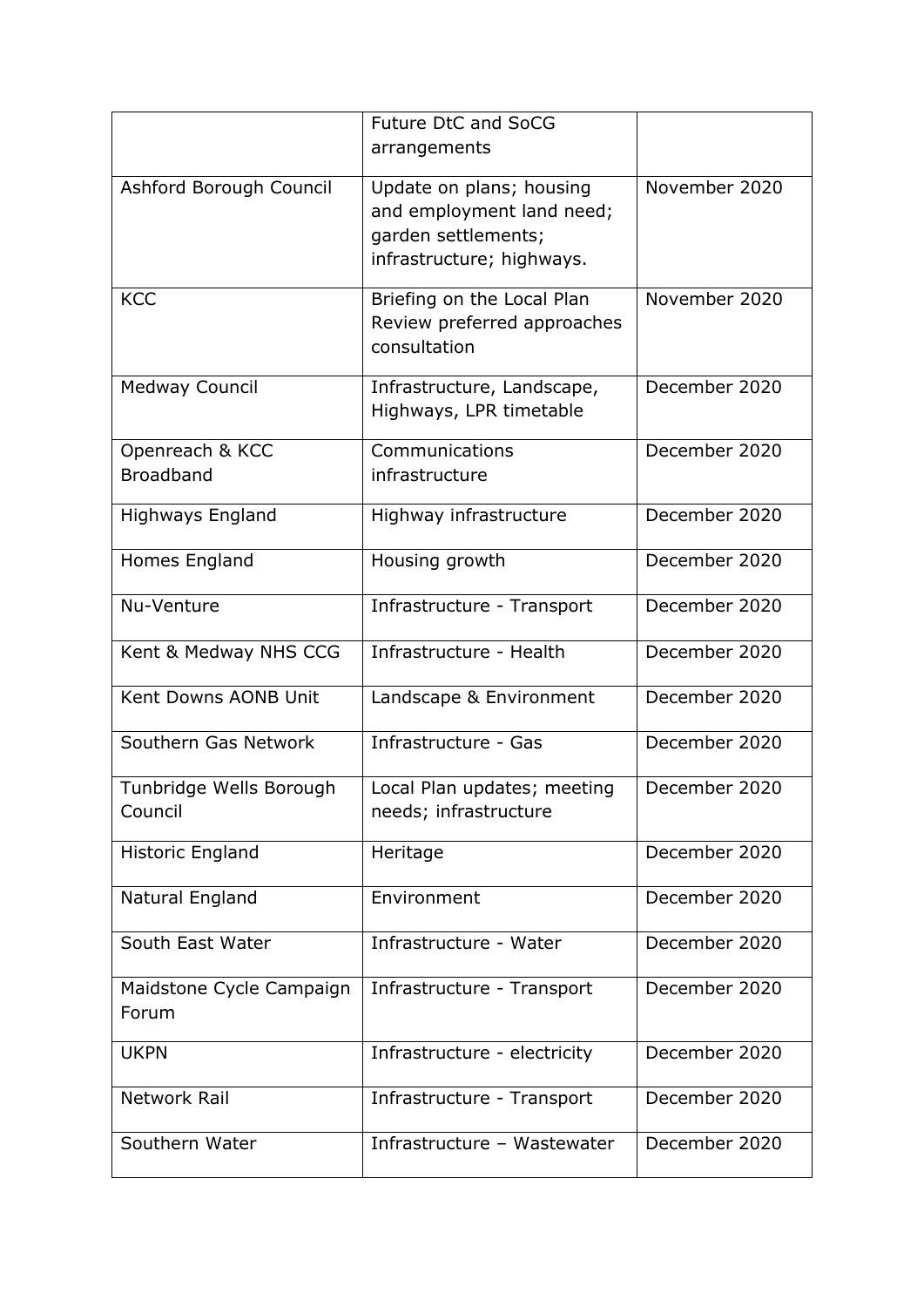| South Eastern Railway                           | Infrastructure - Transport                                                                                  | December 2020     |
|-------------------------------------------------|-------------------------------------------------------------------------------------------------------------|-------------------|
| Tunbridge Wells Borough<br>Council              | Progress on Local Plans,<br><b>TMBC Examination, highways</b><br>infrastructure, long term<br>housing need. | January 2021      |
| Kent & Medway CCG                               | GP provision - SE Maidstone                                                                                 | January 2021      |
| <b>Tonbridge and Malling</b><br>Borough Council | Progress on local plans                                                                                     | January 2021      |
| North Downs AONB                                | LPR development in respect<br>to AONB and setting                                                           | January 2021      |
| Ashford Borough Council                         | LPR update and future<br>coordination of DtC.                                                               | January 2021      |
| <b>Medway Council</b>                           | Local Plan timetables.<br>Lidsing, including highways,<br>landscape and biodiversity.                       | February 2021     |
| Local Enterprise<br>Partnership                 | Update on LPR and approach<br>to town centres                                                               | February 2021     |
| Highways England/KCC                            | Highways - Lidsing                                                                                          | February 2021     |
| Medway Council/KCC                              | Highways - Lidsing                                                                                          | February 2021     |
| Local Enterprise<br>Partnership                 | Local Plan and approach to<br><b>Maidstone Town Centre</b>                                                  | February 2021     |
| <b>UKPN</b>                                     | Progress on Local Plans                                                                                     | February 2021     |
| <b>KCC</b>                                      | Leeds Langley Relief Road                                                                                   | <b>March 2021</b> |
| Ashford Borough Council                         | Infrastructure, LPR timetable.<br>Next steps for DTC                                                        | <b>March 2021</b> |
| <b>KCC</b>                                      | South of Maidstone                                                                                          | March 2021        |
| <b>KMEB</b>                                     | Nutrient neutrality                                                                                         | March 2021        |
| Tonbridge and Malling<br>Borough Council        | Local Plan updates.<br>Forthcoming DtC                                                                      | <b>March 2021</b> |
| Tunbridge Wells Borough<br>Council              | <b>Statement of Common</b><br>Ground                                                                        | <b>March 2021</b> |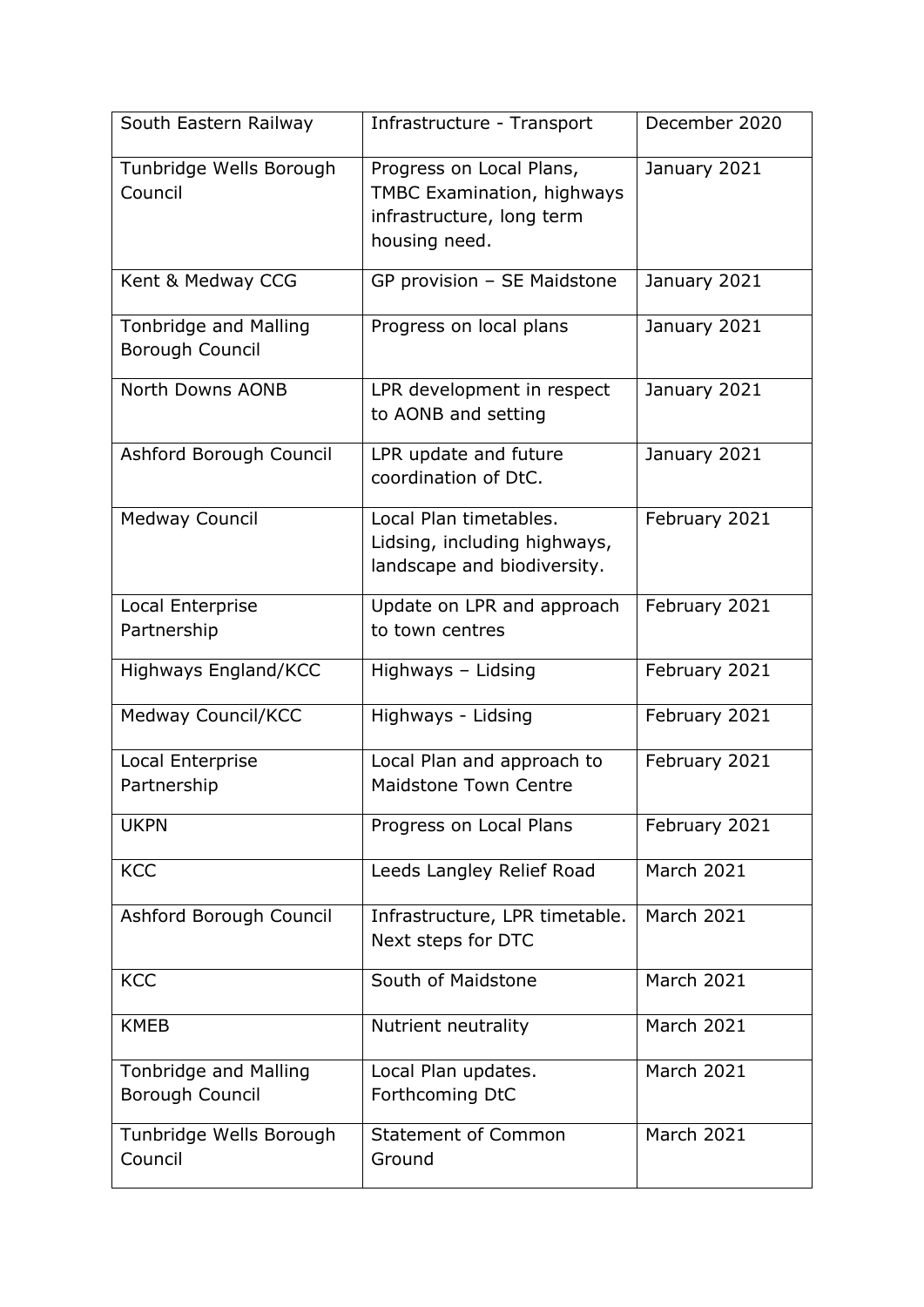| <b>KCC</b>                                 | South East Maidstone                                                   | <b>March 2021</b> |
|--------------------------------------------|------------------------------------------------------------------------|-------------------|
|                                            | Transport                                                              |                   |
| Natural England                            | Nutrient neutrality                                                    | <b>March 2021</b> |
| Swale Borough Council                      | Transport                                                              | <b>March 2021</b> |
| <b>KCC</b> (Education)                     | LPR update                                                             | <b>March 2021</b> |
| <b>KCC</b>                                 | Transport                                                              | <b>March 2021</b> |
| KCC (Minerals and waste)                   | Waste and minerals                                                     | <b>March 2021</b> |
| <b>KCC and Highways</b><br>England         | Leeds Langley Relief Road                                              | <b>March 2021</b> |
| <b>KCC and Highways</b><br>England         | <b>Transport Modelling</b>                                             | April 2021        |
| KCC (Ecology and<br>archaeology)           | Biodiversity Net Gain, garden<br>communities.                          | <b>April 2021</b> |
| KCC (Public Health)                        | Public health matters                                                  | April 2021        |
| <b>Medway Council</b>                      | *meeting postponed                                                     | April 2021        |
| Ashford Borough Council                    | Heathlands development                                                 | April 2021        |
| <b>KCC (Strategic Planning</b><br>Matters) | Specialist service areas                                               | April 2021        |
| KCC (education)                            | Local Plan review. Current<br>provision and capacity for<br>expansion. | May 2021          |
| Southern Water                             | <b>Nutrient Neutrality</b>                                             | May 2021          |
| <b>KCC</b>                                 | <b>Sessions House</b>                                                  | May 2021          |
| Sevenoaks District Council                 | Neighbourhood Planning                                                 | June 2021         |
| <b>KCC</b>                                 | Waste and recycling                                                    | June 2021         |
| <b>Medway Council</b>                      | Duty to Cooperate                                                      | June 2021         |
| <b>Medway Council</b>                      | <b>Statement of Common</b><br>Ground                                   | June 2021         |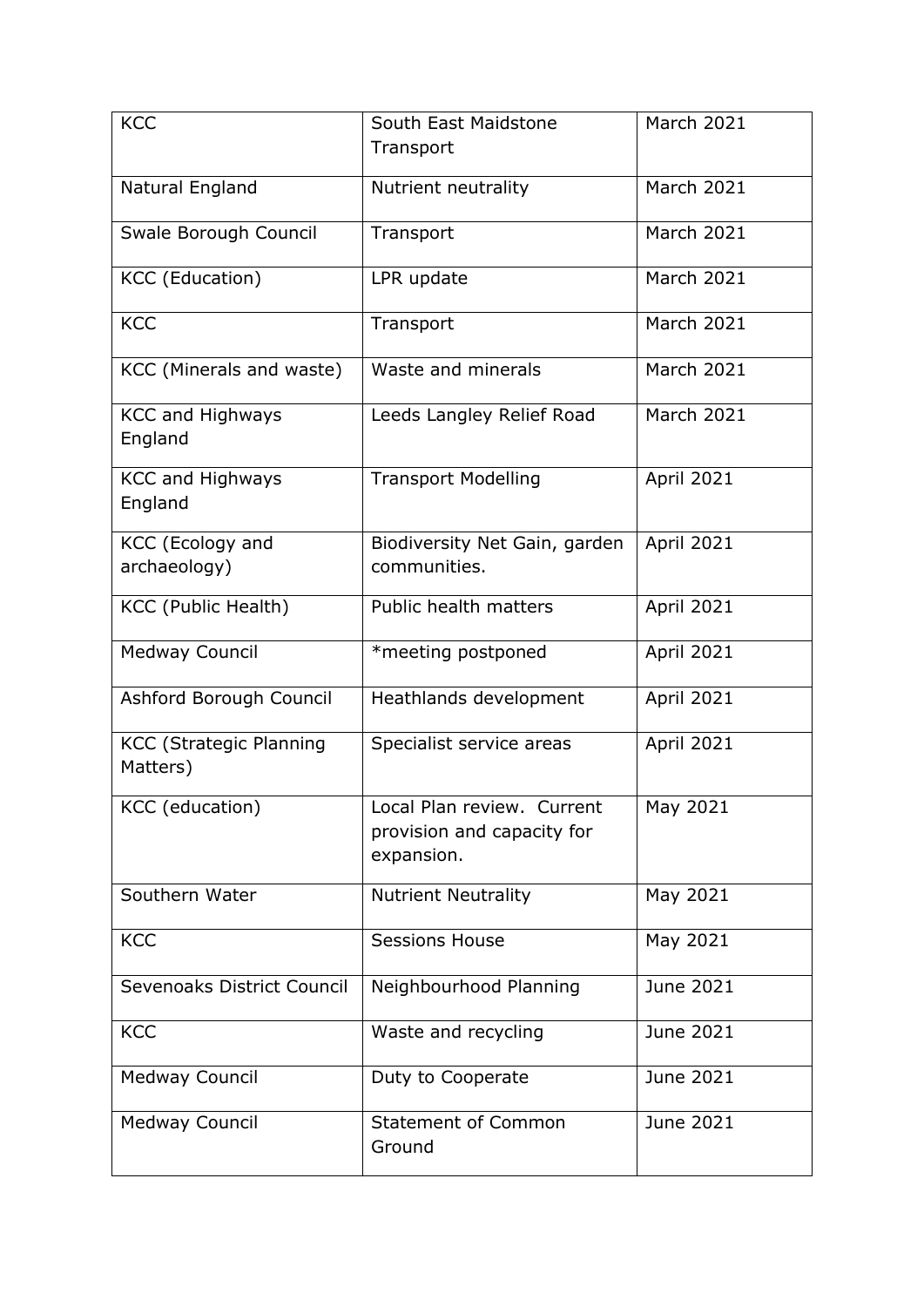| <b>Medway Council</b>                                                                  | Lidsing                                                                                                 | <b>July 2021</b> |
|----------------------------------------------------------------------------------------|---------------------------------------------------------------------------------------------------------|------------------|
| North Downs AONB                                                                       | Briefing on Heathlands and<br>Lidsing latest position                                                   | <b>July 2021</b> |
| Medway<br>Council/KCC/Highways<br>England/Fore<br>Consulting/A&C<br>consultants/Jacobs | Lidsing/Transport Modelling                                                                             | <b>July 2021</b> |
| Medway Council/KCC/Fore<br>Consulting/A&C<br>consultants/Jacobs                        | Lidsing/Transport Modelling                                                                             | <b>July 2021</b> |
| Natural England                                                                        | Nutrient Neutrality and LPR<br><b>HRA</b>                                                               | <b>July 2021</b> |
| Ashford Borough Council                                                                | Garden Communities,<br>transport infrastructure,<br>spatial strategy.                                   | <b>July 2021</b> |
| <b>KCC</b>                                                                             | Education                                                                                               | August 2021      |
| Tunbridge Wells Borough<br>Council                                                     | Local Plan updates.                                                                                     | August 2021      |
| Swale Borough Council                                                                  | Update on respective plans                                                                              | August 2021      |
| <b>Tonbridge and Malling</b><br><b>Borough Council</b>                                 | Update on respective plans,<br>future duty to cooperate.                                                | August 2021      |
| <b>Medway Council</b>                                                                  | Update on MBC Local Plan<br>Review, Infrastructure,<br>employment, environment in<br>respect to Lidsing | August 2021      |
| <b>KCC</b>                                                                             | Waste infrastructure<br>provision, highways.                                                            | August 2021      |
| Ashford Borough Council                                                                | Nitrates and phosphates                                                                                 | August 2021      |
| KCC (Transport)                                                                        | Transport work                                                                                          | September 2021   |
| Swale Borough Council                                                                  | AONB, transport<br>infrastructure, housing need.                                                        | September 2021   |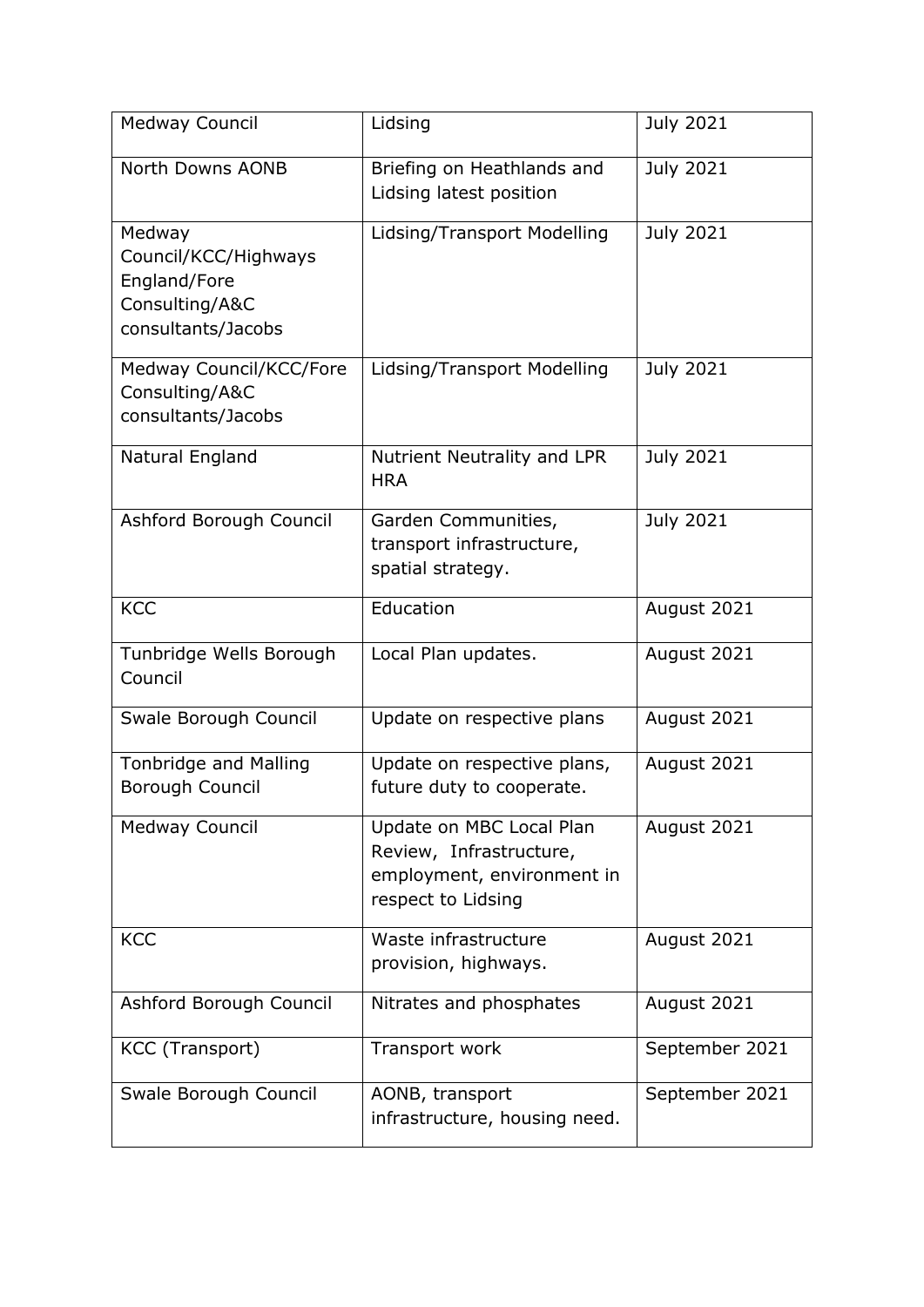| <b>Tonbridge and Malling</b>                | Update on respective plans                       | September 2021 |
|---------------------------------------------|--------------------------------------------------|----------------|
| Borough Council                             |                                                  |                |
| <b>Medway Council</b>                       | Update on respective plans                       | October 2021   |
|                                             |                                                  |                |
| <b>Medway Council</b>                       | Update on respective plans                       | October 2021   |
|                                             |                                                  |                |
| <b>KCC</b>                                  | Local Plan Review and Leeds<br>Langley Corridor. | November 2021  |
|                                             |                                                  |                |
| <b>KCC</b>                                  | Leeds Langley Corridor                           | November 2021  |
|                                             |                                                  |                |
|                                             |                                                  |                |
| Tunbridge Wells Borough                     | Update on respective plans                       | November 2021  |
| Council                                     |                                                  |                |
|                                             |                                                  |                |
| <b>KCC</b>                                  | <b>Transport Modelling</b>                       | November 2021  |
|                                             |                                                  |                |
|                                             |                                                  |                |
| <b>KCC</b>                                  | Leeds Langley Relief Road                        | December 2021  |
|                                             |                                                  |                |
|                                             |                                                  |                |
| Kent Downs AONB Unit                        | Local Plan update                                | December 2021  |
| <b>Medway Council</b>                       | Lidsing/Update on respective                     | January 2022   |
|                                             | plans                                            |                |
|                                             | <b>Heathlands</b>                                |                |
| National Highways and<br><b>KCC</b>         |                                                  | January 2022   |
|                                             |                                                  |                |
| Ashford Borough Council                     | Update on respective plans                       | January 2022   |
|                                             |                                                  |                |
| Medway Council and<br>Lidsing site promoter | Lidsing                                          | January 2022   |
|                                             |                                                  |                |
| <b>KCC</b>                                  | <b>MITP</b>                                      | February 2022  |
|                                             |                                                  |                |
| National Highways and<br><b>KCC</b>         | Transport modelling                              | February 2022  |
|                                             |                                                  |                |
| National Highways and                       | Lidsing                                          | February 2022  |
| <b>Medway Council</b>                       |                                                  |                |
| <b>KCC</b>                                  | Transport modelling                              | February 2022  |
|                                             |                                                  |                |